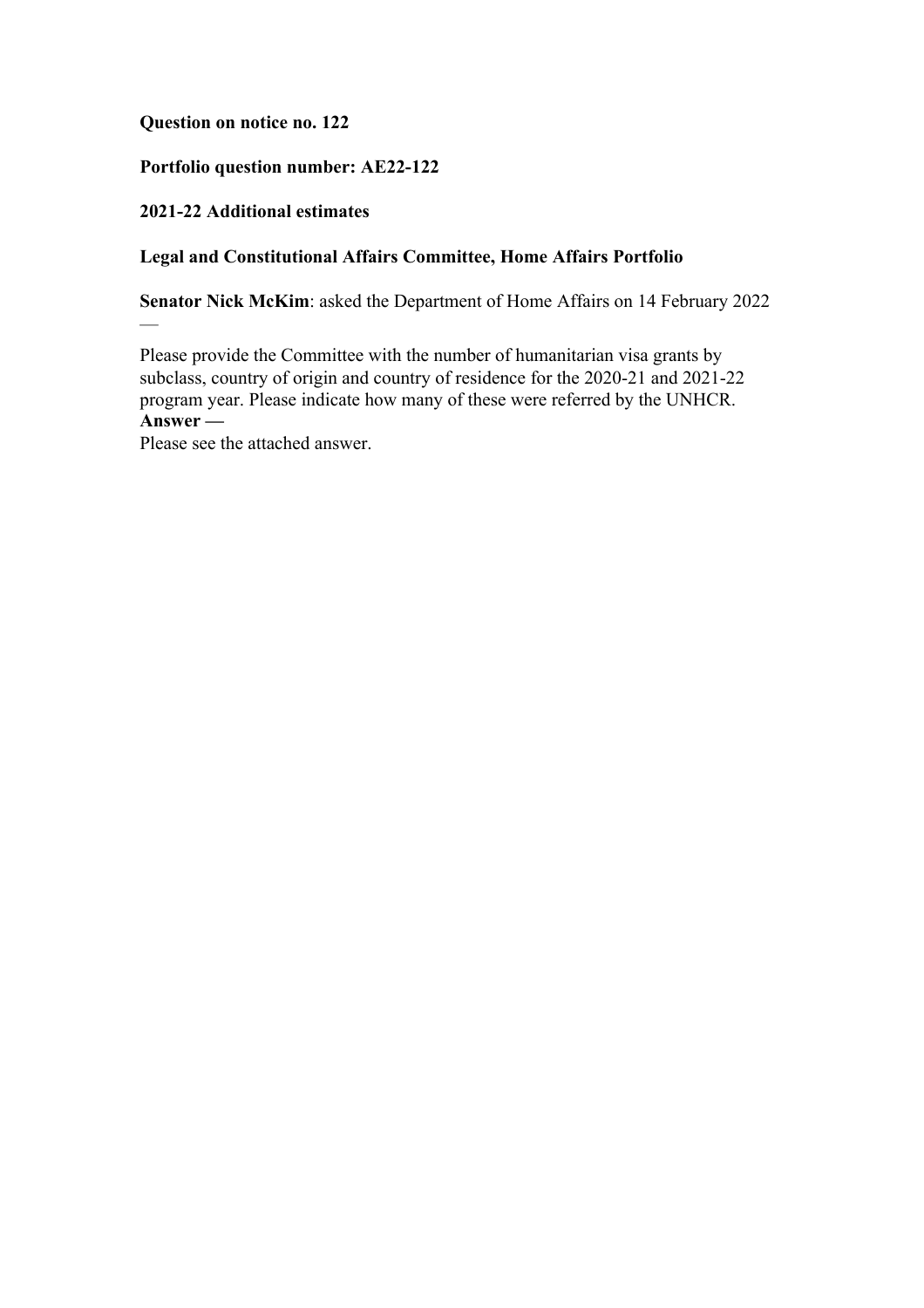#### **SENATE STANDING COMMITTEE ON LEGAL AND CONSTITUTIONAL AFFAIRS ADDITIONAL BUDGET ESTIMATES 14 FEBRUARY 2022**

## **Home Affairs Portfolio Department of Home Affairs**

# **Program 2.3: Refugee and Humanitarian Assistance**

# **AE22-122 - Humanitarian visas - by country of origin and residence**

Senator Nick McKim asked:

Please provide the Committee with the number of humanitarian visa grants by subclass, country of origin and country of residence for the 2020-21 and 2021-22 program year. Please indicate how many of these were referred by the UNHCR.

*Answer:*

| Humanitarian Program Grants by Subclass, 2020-21 and 2021-22 (as at 31 January 2022) |             |             |  |
|--------------------------------------------------------------------------------------|-------------|-------------|--|
| <b>Subclass</b>                                                                      | $2020 - 21$ | $2021 - 22$ |  |
| Subclass 200 (Refugee)                                                               | 1,157       | 1410        |  |
| Subclass 201 (In-country Special Humanitarian)                                       | 518         | 653         |  |
| Subclass 202 (Special Humanitarian Program)                                          | 2,505       | 1495        |  |
| Subclass 203 (Emergency Rescue)                                                      | 29          | 51          |  |
| Subclass 204 (Woman at Risk)                                                         | 349         | 189         |  |
| Subclass 866 (Permanent Protection)                                                  | 1,389       | 868         |  |
| Total*                                                                               | 5,947       | 4,666       |  |
| <b>Including UNHCR referred</b>                                                      | 1,049       | 1,215       |  |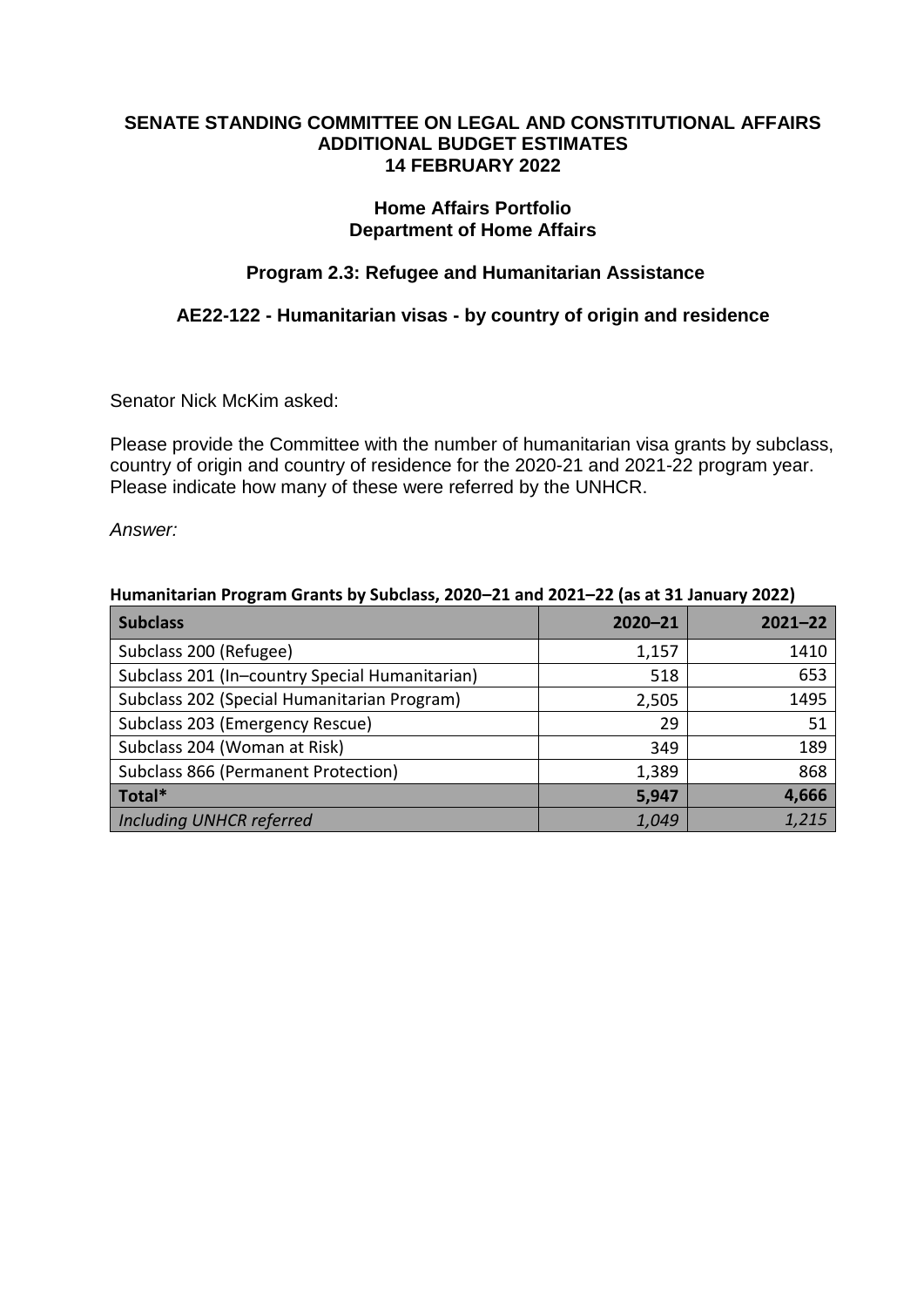# **Humanitarian Grants by Citizenship, 2020–21**

| Citizenship                      | <b>Total</b> | Citizenship                 | <b>Total</b> |
|----------------------------------|--------------|-----------------------------|--------------|
| Iraq                             | 1,666        | South Sudan                 | 7            |
| Myanmar                          | 663          | Ghana                       | 7            |
| Afghanistan                      | 641          | El Salvador                 | 6            |
| Syria                            | 468          | Vietnam                     | 6            |
| Iran                             | 390          | <b>Russian Federation</b>   | 6            |
| Pakistan                         | 364          | Nauru                       | 5            |
| Eritrea                          | 246          | Thailand                    | 5            |
| <b>Stateless</b>                 | 156          | Indonesia                   | 5            |
| Venezuela                        | 155          | <b>Mauritius</b>            | 5            |
| Democratic Republic of the Congo | 154          | Zambia                      | 5            |
| Turkey                           | 127          | Albania                     | $<$ 5        |
| China (exc. SAR)                 | 90           | Azerbaijan                  | $<$ 5        |
| Ethiopia                         | 81           | <b>Bahrain</b>              | 5            |
| Yemen                            | 80           | Botswana                    | < 5          |
| Malaysia                         | 57           | <b>Brazil</b>               | 5            |
| Nigeria                          | 51           | <b>Bulgaria</b>             | $<$ 5        |
| Libya                            | 50           | Cameroon                    | 5            |
| Lebanon                          | 33           | Djibouti                    | 5            |
| Guatemala                        | 32           | Gambia                      | $<$ 5        |
| Honduras                         | 30           | Haiti                       | 5            |
| Egypt                            | 26           | Hong Kong                   | 5            |
| Zimbabwe                         | 26           | Jamaica                     | $<$ 5        |
| Papua New Guinea                 | 24           | Japan                       | 5            |
| Colombia                         | 22           | Laos                        | 5            |
| Cuba                             | 21           | Mongolia                    | $<$ 5        |
| Bangladesh                       | 21           | New Zealand                 | 5            |
| <b>Burundi</b>                   | 19           | Not Yet Recorded            | 5            |
| India                            | 19           | Palestinian Authority       | $<$ 5        |
| Somalia                          | 17           | Philippines                 | $<$ 5        |
| Congo                            | 14           | Poland                      | $<$ 5        |
| Rwanda                           | 13           | Saudi Arabia                | < 5          |
| Sri Lanka                        | 13           | Sierra Leone                | < 5          |
| Sudan                            | 12           | Solomon Islands             | < 5          |
| Fiji                             | 11           | South Africa                | < 5          |
| Kenya                            | 11           | Tibet (So Stated)           | $<$ 5        |
| Uganda                           | 9            | Tonga                       | < 5          |
| Cambodia                         | 8            | Trinidad & Tobago           | $5$          |
| Jordan                           | 8            | Ukraine                     | $<$ 5        |
| Nepal                            | 8            | <b>United Arab Emirates</b> | $<$ 5        |
| (Continued in next column)       |              | <b>Total</b>                | 5,947        |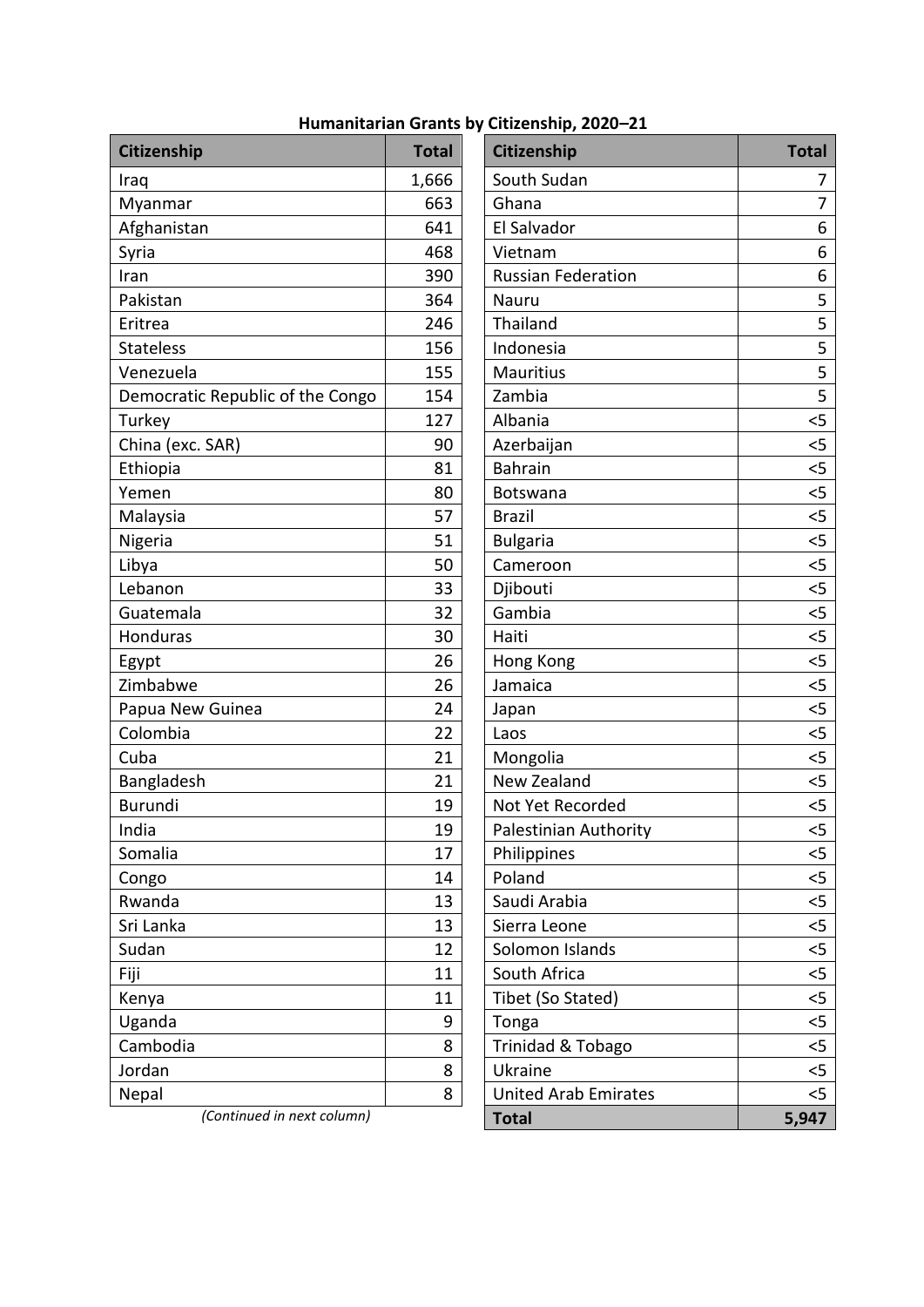# **Humanitarian Grants by Citizenship, 2021–22 (as at 31 January 2022)**

| Citizenship                      | <b>Total</b> |
|----------------------------------|--------------|
| Iraq                             | 1,193        |
| Afghanistan                      | 967          |
| Syria                            | 802          |
| Myanmar                          | 314          |
| Democratic Republic Of The Congo | 309          |
| Pakistan                         | 193          |
| Iran                             | 141          |
| China (Exc. Sar)                 | 73           |
| Turkey                           | 68           |
| Ethiopia                         | 58           |
| Venezuela                        | 48           |
| Egypt                            | 47           |
| Eritrea                          | 44           |
| Papua New Guinea                 | 41           |
| Central African Republic         | 40           |
| Malaysia                         | 36           |
| Yemen                            | 31           |
| Bangladesh                       | 24           |
| Lebanon                          | 18           |
| Congo                            | 15           |
| <b>Burundi</b>                   | 13           |
| Uganda                           | 12           |
| Zimbabwe                         | 12           |
| India                            | 10           |
| Nigeria                          | 10           |
| Stateless                        | 10           |
| Indonesia                        | 9            |
| Sri Lanka                        | 9            |
| Honduras                         | 8            |
| Sudan                            | 8            |
| Fiji                             | 7            |
| Jordan                           | 7            |

| Citizenship               | <b>Total</b> |
|---------------------------|--------------|
| Libya                     | 7            |
| <b>Russian Federation</b> | 6            |
| Solomon Islands           | 6            |
| El Salvador               | 5            |
| Ghana                     | 5            |
| Rwanda                    | 5            |
| Somalia                   | 5            |
| Tonga                     | 5            |
| Cambodia                  | $<$ 5        |
| Palestinian Authority     | $<$ 5        |
| Cameroon                  | $<$ 5        |
| Gambia                    | $\leq$       |
| Guatemala                 | $<$ 5        |
| Kenya                     | $<$ 5        |
| Not Yet Recorded          | $\leq$       |
| Saudi Arabia              | $\leq$       |
| Vietnam                   | $\leq$       |
| Colombia                  | $<$ 5        |
| Korea (Sth)               | $<$ 5        |
| Mongolia                  | $<$ 5        |
| Sierra Leone              | 5            |
| Albania                   | 5            |
| <b>Brazil</b>             | $<$ 5        |
| <b>Maldives</b>           | 5            |
| Mali                      | 5            |
| Niger                     | 5            |
| Samoa                     | 5            |
| United Kingdom            | $\leq$       |
| Zambia                    | <5           |
| <b>Total</b>              | 4,666        |

*(Continued in next column)*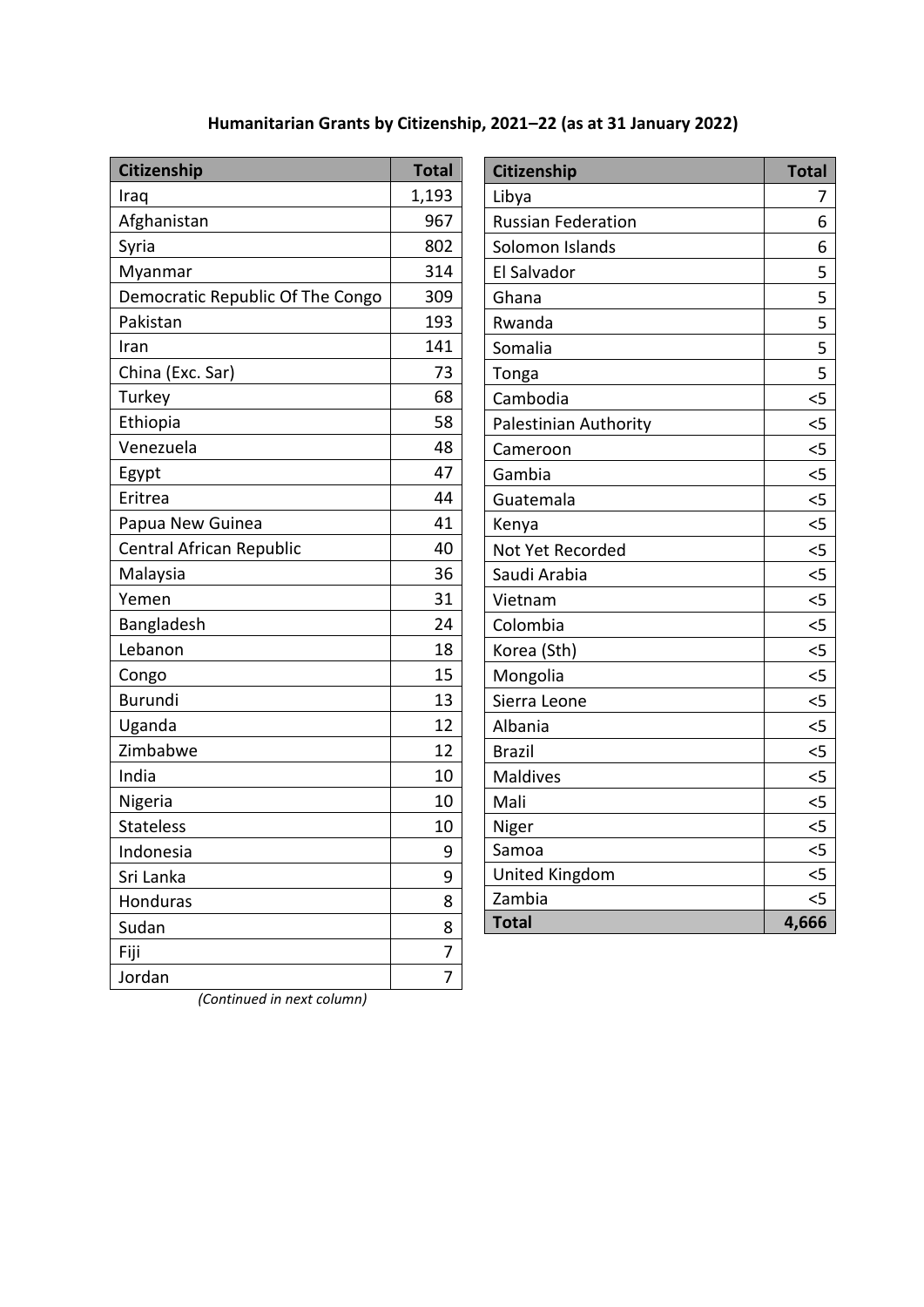**Humanitarian Grants by Country of Residence, 2020–21**

| <b>Country of Residence</b> | <b>Total</b> |
|-----------------------------|--------------|
| Australia*                  | 1,389        |
| Jordan                      | 981          |
| Lebanon                     | 534          |
| Thailand                    | 499          |
| Malaysia                    | 415          |
| Iraq                        | 411          |
| Afghanistan                 | 284          |
| Turkey                      | 274          |
| India                       | 205          |
| Sudan                       | 179          |
| Pakistan                    | 151          |
| Malawi                      | 126          |
| Egypt                       | 114          |
| Trinidad & Tobago           | 107          |
| Sri Lanka                   | 62           |
| Guatemala                   | 34           |
| Kenya                       | 28           |
| Ecuador                     | 25           |
| Honduras                    | 18           |
| <b>Burundi</b>              | 17           |
| Rwanda                      | 16           |
| Indonesia                   | 13           |
| Mexico                      | 10           |
| Dominican Republic          | 8            |
| Costa Rica                  | 7            |
| Ethiopia                    | 6            |
| Syria                       | 5            |
| Myanmar                     | 5            |
| Libya                       | 5            |
| South Africa                | <5           |
| El Salvador                 | <5           |
| Zambia                      | $5$          |
| <b>United Arab Emirates</b> | $5$          |
| Israel                      | $<$ 5        |
| Cuba                        | <5           |
| <b>Total</b>                | 5,947        |

**Humanitarian Grants by Country of Residence, 2021–22 (as at 31 January 2022)**

| <b>Country of Residence</b> | <b>Total</b> |
|-----------------------------|--------------|
| Australia*                  | 868          |
| Jordan                      | 839          |
| Iraq                        | 565          |
| Afghanistan                 | 551          |
| Lebanon                     | 490          |
| Malaysia                    | 294          |
| Pakistan                    | 249          |
| Sri Lanka                   | 114          |
| <b>Burundi</b>              | 106          |
| Turkey                      | 84           |
| Malawi                      | 75           |
| Thailand                    | 74           |
| Tanzania                    | 72           |
| Kenya                       | 51           |
| Cameroon                    | 45           |
| Ethiopia                    | 42           |
| India                       | 31           |
| Indonesia                   | 24           |
| Rwanda                      | 19           |
| Kyrgyzstan                  | 13           |
| Honduras                    | 8            |
| Syria                       | 7            |
| Saudi Arabia                | 7            |
| Iran                        | 6            |
| Sudan                       | 5            |
| El Salvador                 | 5            |
| Uganda                      | <5           |
| <b>United Arab Emirates</b> | 5            |
| Trinidad & Tobago           | <5           |
| Guatemala                   | $<$ 5        |
| Egypt                       | $5$          |
| Venezuela                   | $5$          |
| Oman                        | $\leq$       |
| Germany                     | <5           |
| <b>Total</b>                | 4,666        |

\*Subclass 866 applicants were onshore at the time of visa grant.

\*Subclass 866 applicants were onshore at the time of visa grant.